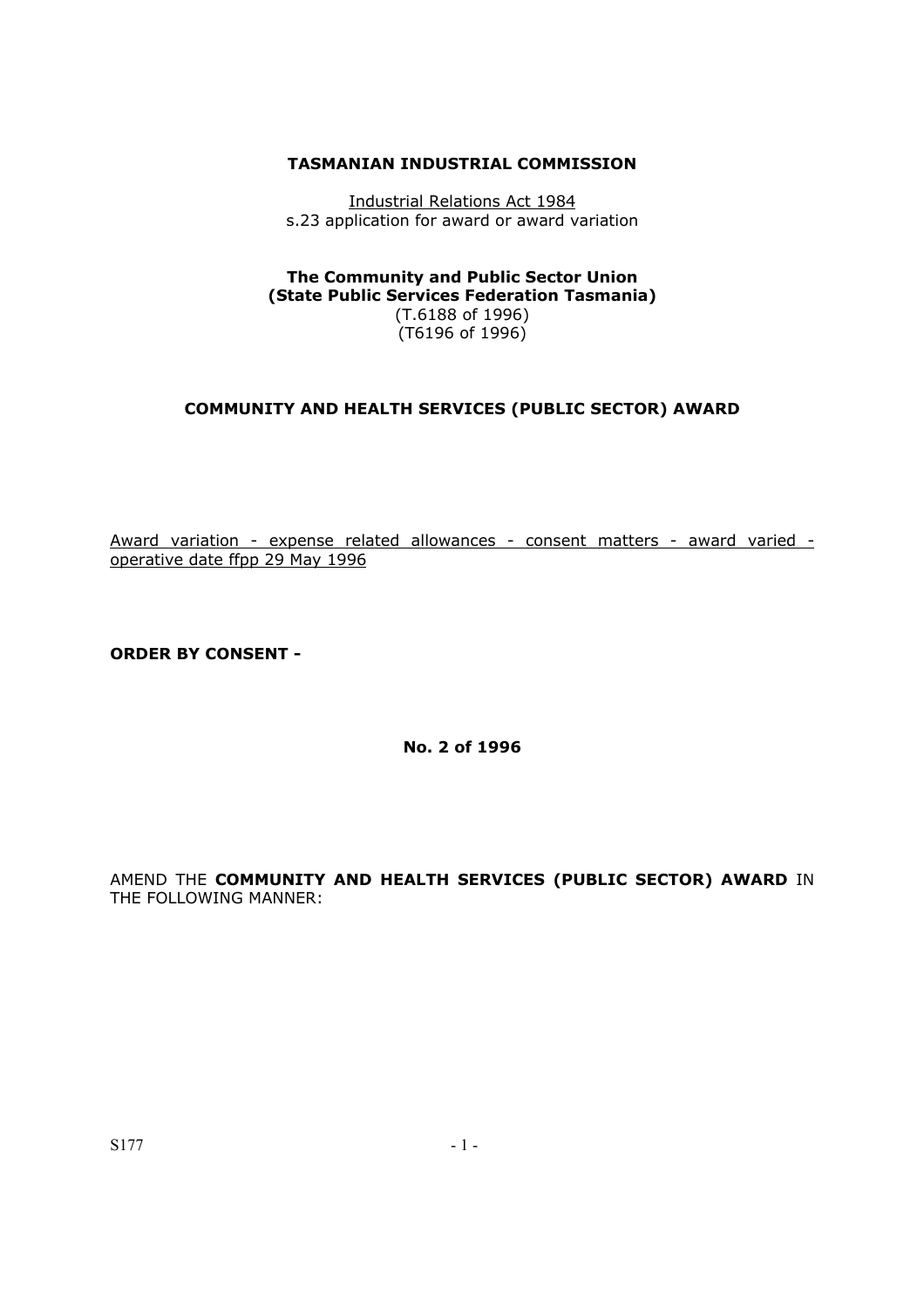# **By deleting Clause 11 - Allowances and inserting in lieu thereof the following:**

# **"11. ALLOWANCES**

(a) Annual Leave Allowance

During a period of annual leave an employee shall be paid an allowance by way of additional salary, calculated at the rate of salary prescribed for the relevant classification in Clause 8 - Salaries of this award, as follows:-

(i) Day Worker (as defined):

A day worker (as defined) (excluding employees who receive the 20% loading in lieu of annual leave, sick leave and holidays with pay) who proceeds on annual leave for a period of 10 or more days shall be paid an allowance calculated at the rate of 17.5% of the employee's normal salary, including any higher and more responsible duties allowance or all-purpose payments payable to the employee concerned.

(ii) Shiftworker (as defined)

An employee who, but for the period of annual leave, would have worked shiftwork (as defined), shall receive an allowance calculated at the rate of 17.5% of the employee's normal salary including any higher duties allowance.

**PROVIDED** that an employee who would have received shift payments as prescribed by Clause 33 - Shift Work of this award had the employee not been on annual leave during the relevant period, and where such shift payments would have entitled to the employee a greater monetary amount than an allowance of 17.5% of the employee's normal salary, the employees annual leave allowance shall be calculated as an amount equivalent to the shift payment the employee would have received in accordance with his/her projected shift roster.

**PROVIDED ALWAYS** that such allowance shall -

- (1) be calculated on the basis of a maximum period in any one leave year as follows:
	- (A) in the case of a shiftworker (as defined) a period of five weeks' annual leave; and
	- (B) in all other cases a period of four weeks' annual leave.

Where, in the case of a shiftworker (as defined), more than five weeks' annual leave accrues per annum the excess above five weeks shall be paid only as per projected shift roster;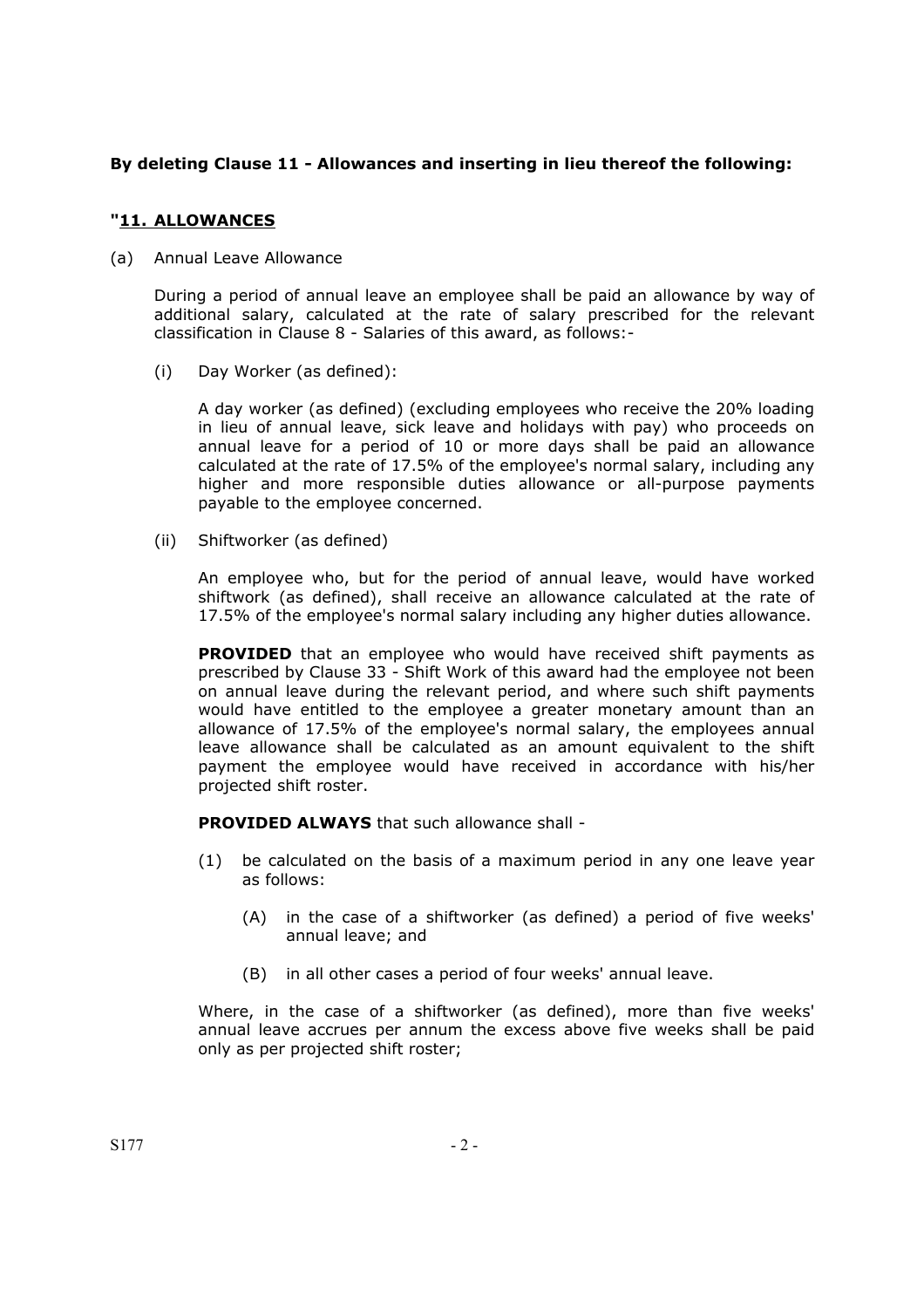- (2) in no case where the allowance is calculated on the basis of 17.5% of normal salary, shall it exceed the allowance which would be payable in respect of the classification of Administrative and Clerical Employee, Level 7, First year of service of this award, on and from the employees anniversary date, in respect of all annual leave accrued during the previous 12 months;
- (3) not apply to proportionate annual leave accrued by an employee in the leave year of the year of termination of service where such employee voluntarily resigns or whose services are terminated for disciplinary or other good reason;
- (4) be calculated in the case of
	- (A) a non-shiftworker, at the salary rate applicable to the employee concerned, on the day of annual leave accrual in the year in which the annual leave is credited; and
	- (B) a shiftworker (as defined), where the allowance is calculated as to projected shift roster, at the salary rate applicable to the employee concerned as at the date of commencement of annual leave; or
	- (C) a shiftworker (as defined), where the allowance is calculated at 17.5% of the employee's normal salary, at the salary rate applicable to the employee concerned on the day of annual leave accrual in the year in which the annual leave is credited;
- (5) not be cumulative. Any balance of such allowance due to an employee at the expiration of a period of one year following the date upon which the annual leave was credited shall be paid to such employee as soon as is practicable after the date of the expiration of such period.
- (b) District Allowance
	- (i) The purpose of this general allowance is to compensate for excess costs necessarily incurred by an employee living in an isolated area (as defined) and without limiting the foregoing includes partial reimbursement for STD, freight, fuel and depreciation costs.
	- (ii) Where a person is stationed permanently in one or the other of the following districts the employee may, on the determination of the employer, be paid an allowance in accordance with the following rates:
		- (1) Category R Remote locations approved as such by the Tasmanian Industrial Commission including Bass Strait Islands, Maria Island and Bruny Island: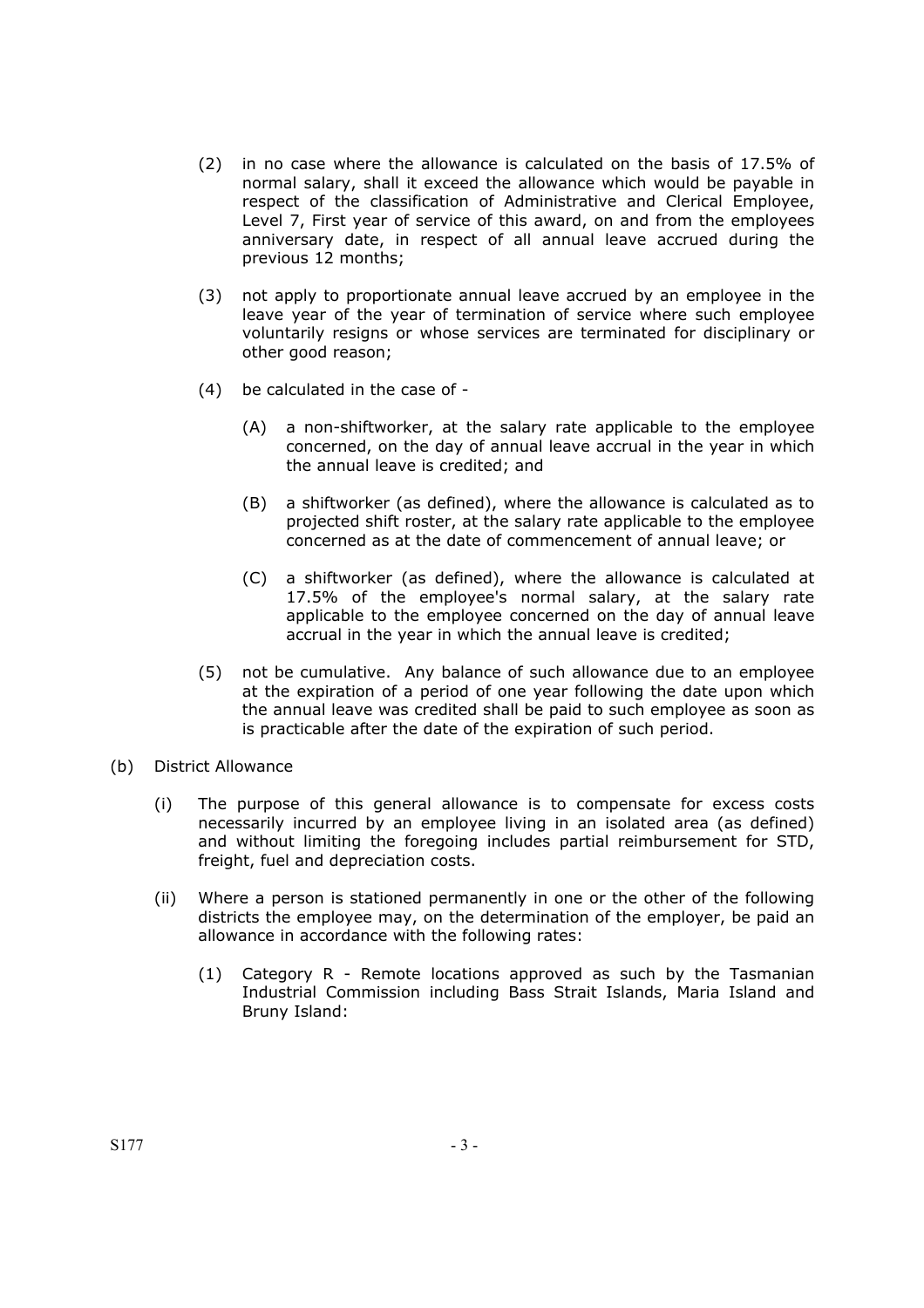|     |                                 | Rate Per Annum |
|-----|---------------------------------|----------------|
| (A) | Person with dependant relatives |                |
|     | residing with the employee      | 2463           |
| (B) | Other (no dependents)           | 1229           |

(2) Category B - Location under the Commonwealth Taxation Zone B prescription:

|     |                                                     | Rate Per Annum |
|-----|-----------------------------------------------------|----------------|
| (A) | Person with dependent relatives                     |                |
| (B) | residing with the employee<br>Other (no dependents) | 1229<br>616    |
|     |                                                     |                |

(3) Category S - Special locations as may be approved by the Tasmanian Industrial Commission:

|     |                                                               | Rate Per Annum |
|-----|---------------------------------------------------------------|----------------|
| (A) | Person with dependent relatives<br>residing with the employee | 616            |
| (B) | Other (no dependents)                                         | 312            |

**PROVIDED** that an employee with dependants residing with the employee shall be regarded as an employee without dependants if the employee's spouse, of entitlement arising from employment, is in receipt of a district allowance.

- (c) First Aid Allowance
	- (i) An employee nominated by the employer to perform first aid duties and who is the current holder of a St John Ambulance First Aid Certificate, or an equivalent certificate, shall be paid an allowance of \$400 per annum
	- (ii) Where the employer requires an employee to obtain a first aid qualification, the employer shall pay all associated costs, and where necessary, shall provide paid time off for the purpose of undertaking first aid training leading to an appropriate first aid qualification such as a certificate from St John Ambulance.
	- (iii) An employee nominated to perform first aid duties shall be allowed to undertake refresher courses as in paragraph (ii) of this subclause providing the employer still requires the employee to perform such duties.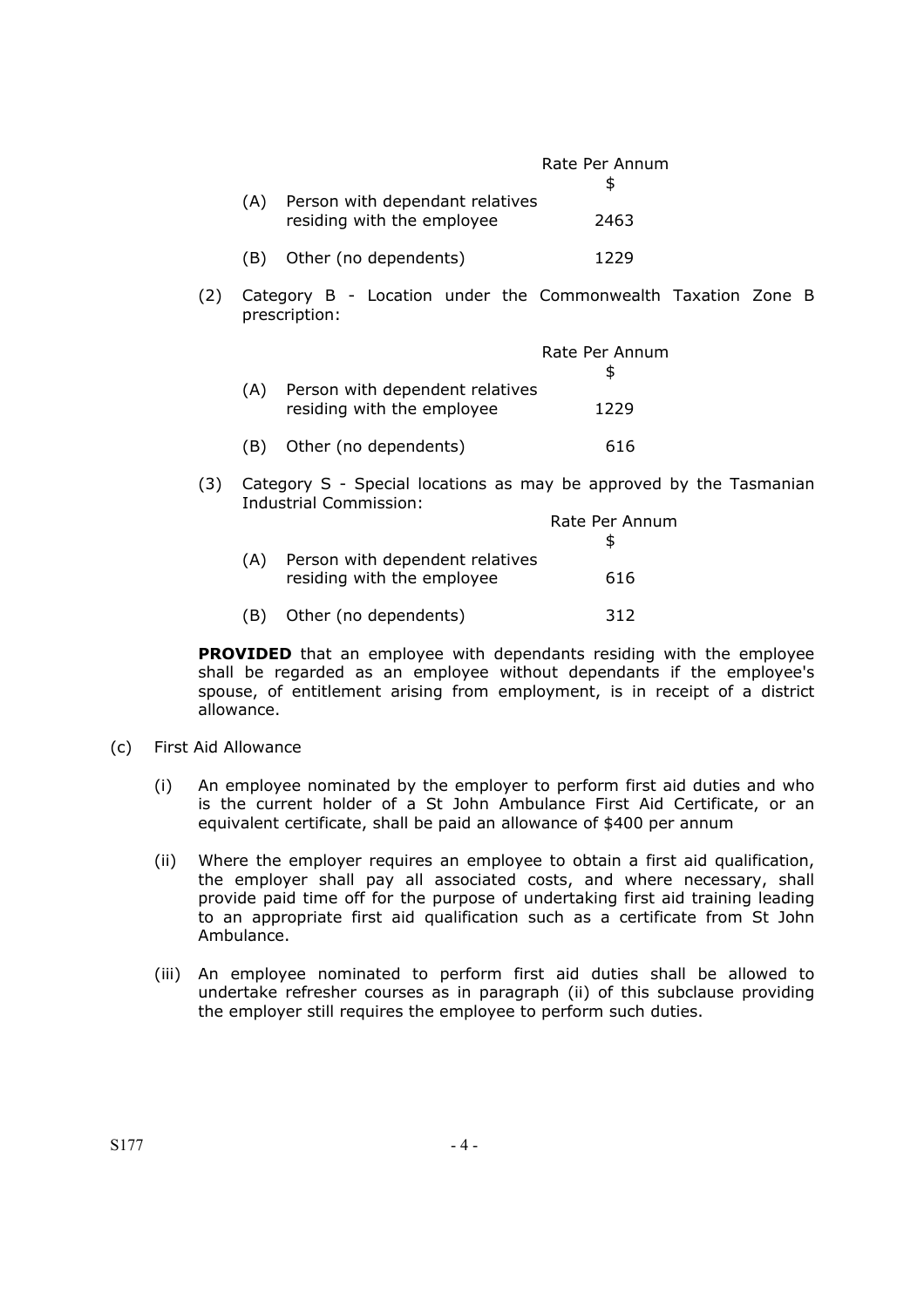- (d) Higher Duties, More Responsible Duties and Mixed Functions Allowances
	- (i) Higher Duties Allowance
		- (1) Where an employee is directed by the employer to temporarily perform the duties of an employee with a higher classification for a period of five days or more, that employee shall be paid an allowance equal to the difference between the employee's own salary and the minimum salary of the higher position.
		- (2) Where an employee is directed by the employer to perform temporarily a part of the duties of an employee with a higher classification for a period of five days or more, that employee will receive an allowance established by reference to the proportion that the duties assumed bear to the whole of the duties of the higher position and the difference between the employee's substantive salary and the minimum salary of the higher position.
		- (3) Where an employee is promoted to a higher position in which that employee has previously been performing the duties in a temporary capacity, that employee will receive the increment to which the employee would normally have been entitled had the employee been promoted to the position at the commencement of the period of acting duty.
		- (4) Where an employee continues to perform the higher duties as provided for in paragraph (i)(1) hereof for a period of more than twelve months an increment if provided for in the higher classified position shall be paid.
		- (5) Where an employee receiving an allowance under paragraphs (1) or (2) of this subclause, proceeds on approved paid leave, the employee will continue to receive that allowance provided that the duties continue after the period of such leave.

**PROVIDED THAT** no employee shall be entitled to receive any increase in salary by virtue of paragraph (i) (4) hereof unless, in the opinion of the employer, the employee's conduct, diligence and efficiency during the twelve months immediately prior to the date from which such increase would be payable shall have been satisfactory.

(5) For the purposes of paragraph (i) (4) reference to employee does not include temporary employee (as defined) or casual employee (as defined).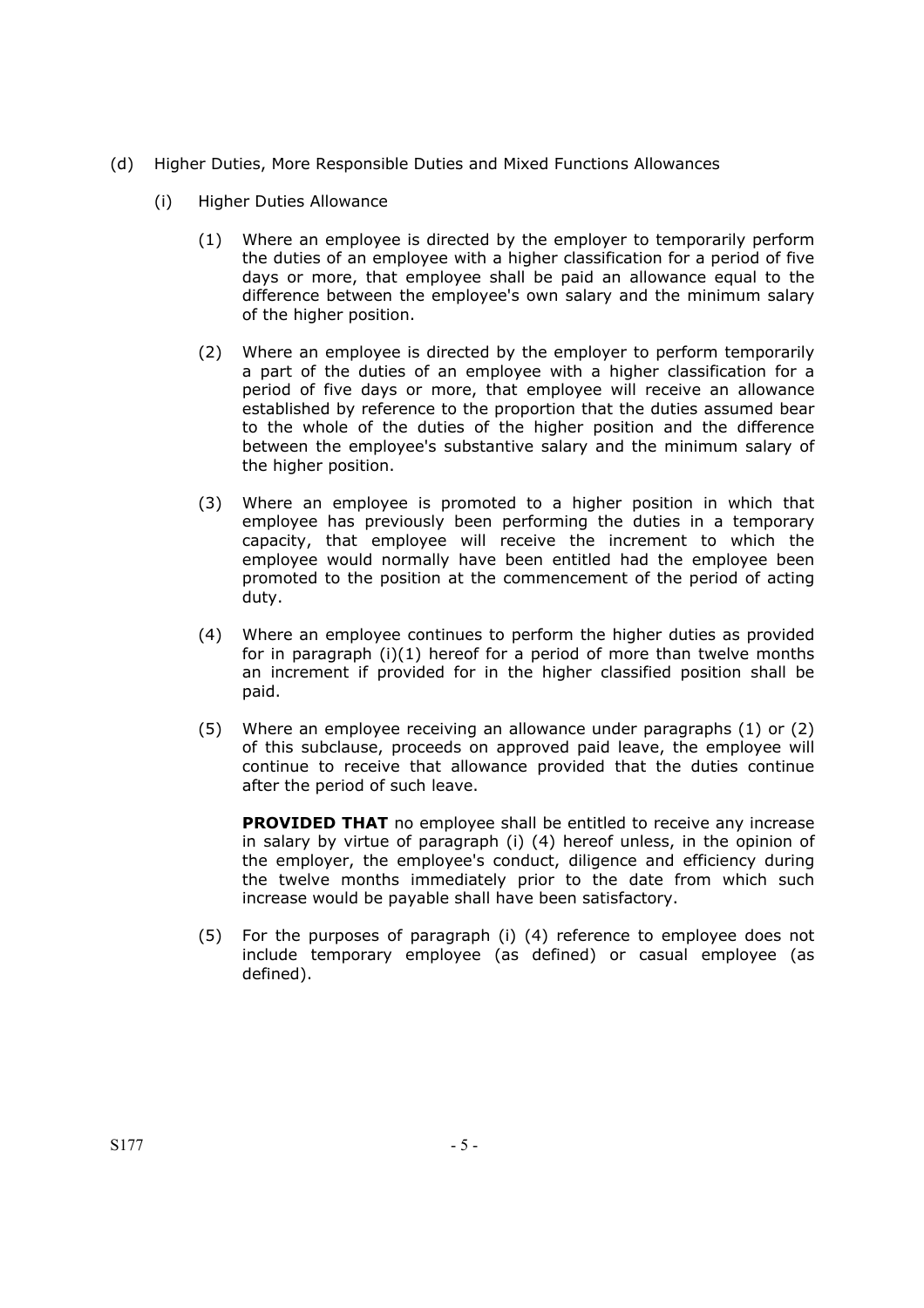- (ii) More Responsible Duties Allowance
	- (1) Where, for a period of five days or more an employee is required to perform more responsible duties which are not capable of being paid for in paragraphs (i) (1) and (2) of this subclause, the employer shall authorise a more responsible duties allowance.

The allowance shall be established by reference to the value of the more responsible duties involved.

- (2) Where an employee receiving an allowance under paragraphs (i) or (ii) of this subclause, proceeds on approved paid leave*,* the employee will continue to receive that allowance provided that the duties continue after the period of such leave.
- (3) Payment for overtime (as defined) shall be at the classification rate inclusive of the allowance provided in paragraphs (i) or (ii) of this subclause.
- (2) For the purposes of paragraphs (1), (2) and (3) of this subclause reference to employee does not include temporary employee (as defined) or casual employee (as defined).
- (iii) Mixed Functions

Notwithstanding paragraphs (i) or (ii) of this subclause, an operational employee engaged continuously for two hours or more on duties carrying a higher rate than that employee's ordinary classification, shall be paid the higher rate for such day or shift. If for less than two hours the employee shall be paid the higher rate for the time worked.

**PROVIDED** that where an employee is required to work to relieve a person occupying a supervisory position where that person is absent on his/her nominated day off or a day in lieu thereof, this allowance shall not apply.

- (e) Kilometreage
	- (i) Required User Category

Where an employee is required in writing by the employer to have available on a regular basis a private motor vehicle which the employee will be required to use for official purposes, and the employee agrees in writing to do so an allowance shall be paid for such use in accordance with the following rates: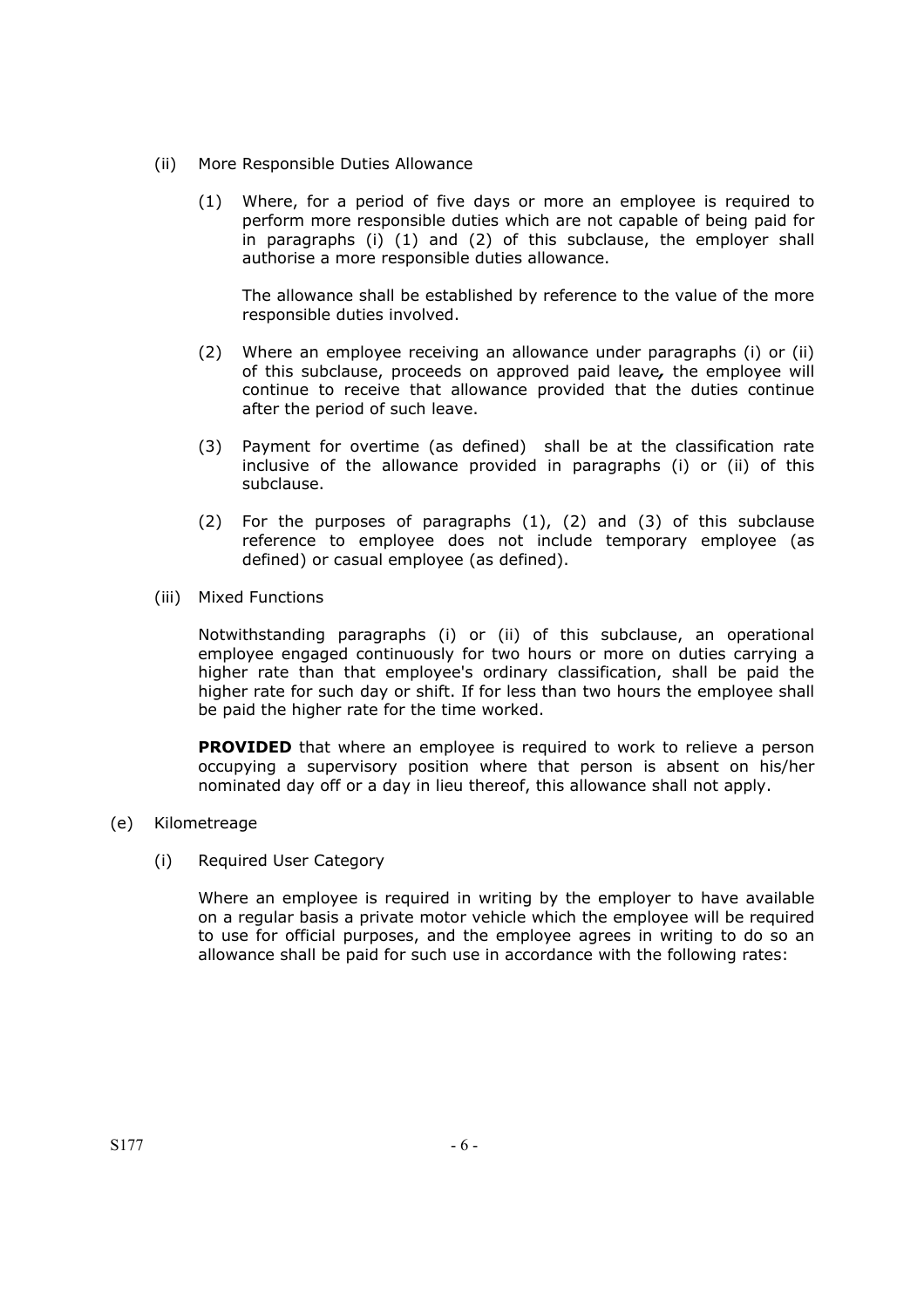| Annual Kilometreage Travelled<br>on Duty in a Financial Year | Cents per Kilometre          |                              |
|--------------------------------------------------------------|------------------------------|------------------------------|
|                                                              | Rate 1<br>2 litres and above | Rate 2<br>Less than 2 litres |
| First 10,000 kilometres<br>Any additional kilometres         | 54.37 (100%)<br>28.82 (53%)  | 46.76 (86%)<br>25.01 (46%)   |

**PROVIDED** that where the employer wishes to withdraw the requirement to provide a private motor vehicle then, except where special circumstances exist, at least one year's notice in writing shall be given, and the notice period shall specified to end on 30 June.

(ii) Occasional User Category

Where an employee is not required to provide a private motor vehicle for official use as prescribed in subclause (e) - Kilometreage, paragraph (i) - Required User Category but otherwise receives approval from the employer to use a private motor vehicle for official purposes on a occasional basis, an allowance shall be paid in accordance with the following rates:

| Annual Kilometreage Travelled<br>on Duty in a Financial Year | Cents per Kilometre          |                              |
|--------------------------------------------------------------|------------------------------|------------------------------|
|                                                              | Rate 3<br>2 litres and above | Rate 4<br>Less than 2 litres |
| First 10,000 kilometres<br>Any additional kilometres         | 36.25 (100%)<br>19.21 (53%)  | 31.17 (86%)<br>16.67 (46%)   |

 (iii) For the purpose of subclause (e) - Kilometreage, paragraphs (i) - Required User Category and (ii) - Occasional User Category, the rates specified therein shall apply as follows:

> RATES 1 and 3 Apply to motor vehicles generally recognised as having an engine capacity of 2:0 litres or more and include rotary engines.

> RATES 2 and 4 Apply to motor vehicles generally recognised as having an engine capacity of less than 2:0 litres.

(iv) The rates specified in subclause (e) - Kilometreage, paragraph (i) - Required User Category and (ii) - Occasional User Category, shall not be varied as a consequence of National Wage Case decisions. The rates shall be varied upon application subsequent to 30 March and 30 September of each year after the Hobart Transportation, Private Motoring subgroup, Consumer Price Index Numbers for the quarters ending 30 March and 30 September respectively, become available. The Rate 1 and Rate 3 variations for the first 10,000 kilometres travelled shall be calculated in accordance with the formula specified in decision T.33 of 1985 dated 13 June 1985.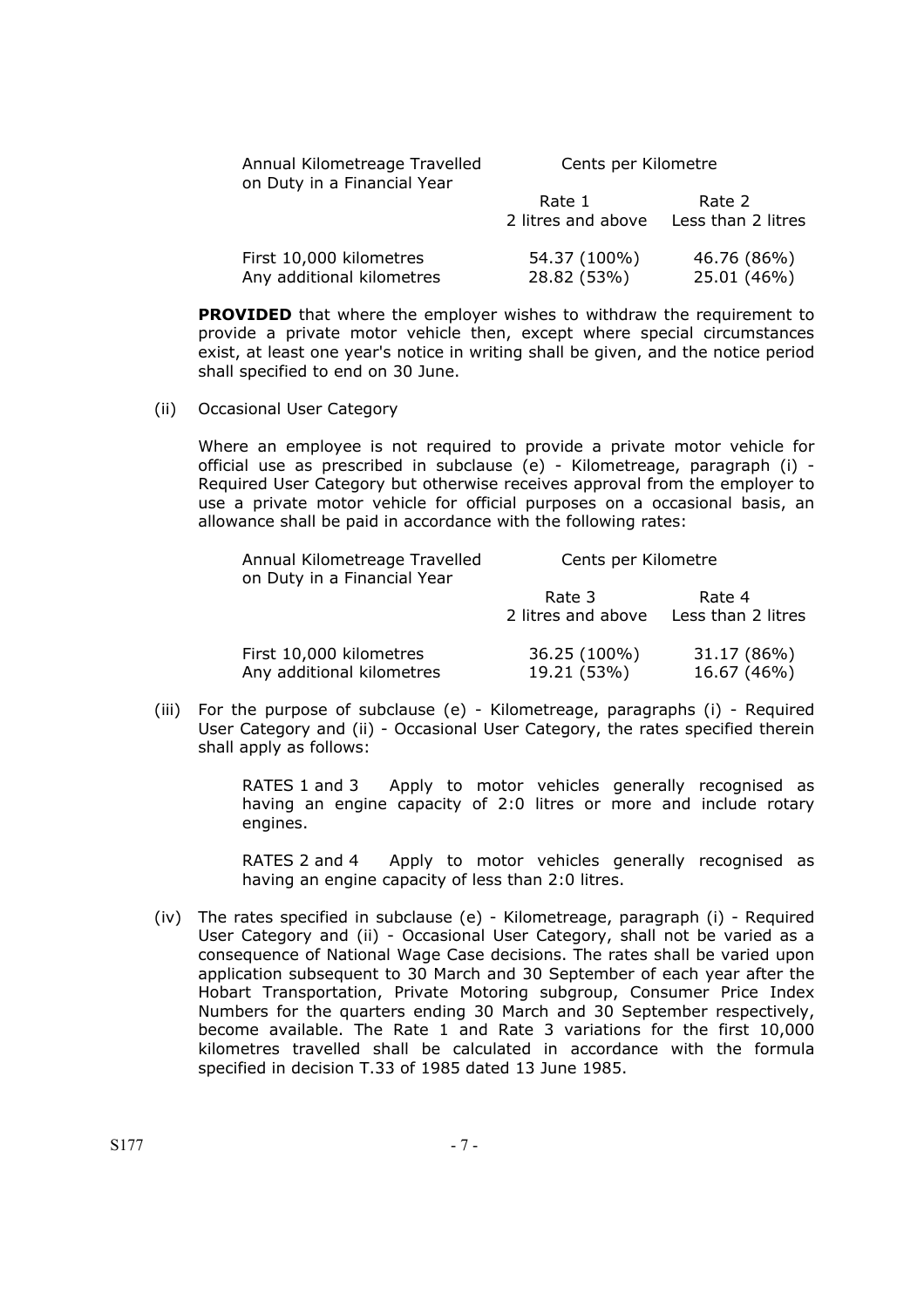Variations to the other rates specified in the tables in subclause (e) - Kilometreage, paragraphs (i) - Required User Category and (ii) - Occasional User Category, shall be calculated by applying the percentage shown in brackets to the relevant first 10,000 kilometres rate (as varied) shown as 100%.

- (v) An employee shall not receive an allowance for kilometres travelled in excess of 16,000 kilometres in any one financial year unless authorised by the employer concerned on the recommendation of the Head of Agency, to travel a greater distance in that year.
- (vi) In addition the following allowances shall be paid to employees:
	- (1) Where stationed in Category R as provided in subclause (b) District Allowances, paragraph (ii), subparagraph (1) of this clause, \$24.70 per month plus \$9.90 per 1,600 kms travelled on duty.
	- (2) Where stationed in Category B as provided in subclause (b) District Allowance, paragraph (ii), subparagraph (2) of this clause, \$16.40 per month plus \$9.90 per 1,600 kms travelled on duty.
	- (3) Where authorised to use a utility, four-wheel drive motor vehicle or any other special type of motor vehicle approved by the employer concerned - \$9.90 per month.
	- (4) Where authorised to use a trailer attached to the motor vehicle 2.97 cents for each kilometre travelled on duty with the trailer attached.
	- (5) Where authorised to use a motor vehicle on work involving the regular carrying of heavy equipment - \$9.90 per month.
	- (6) Where authorised to use a motor cycle 9.67 cents for each kilometre travelled on duty.
- (vii) Where an employee is required to provide a private motor vehicle in accordance with paragraph (i) - Required User Category of this clause and the distance travelled on duty in any financial year does not exceed 4,000 kilometres, the employee shall be paid an allowance calculated by multiplying the appropriate rate per kilometre by the difference between the actual number of kilometres travelled on duty during that year and 4,000 kilometres.
- (viii) Where a part-time employee (as defined) is eligible for any payment under subclause (e) - Kilometreage, paragraph (viii) of this clause, such allowance shall be calculated on the proportion of the total hours worked in that year by the part time employee to the annual standard hours for a full time employee of the same classification.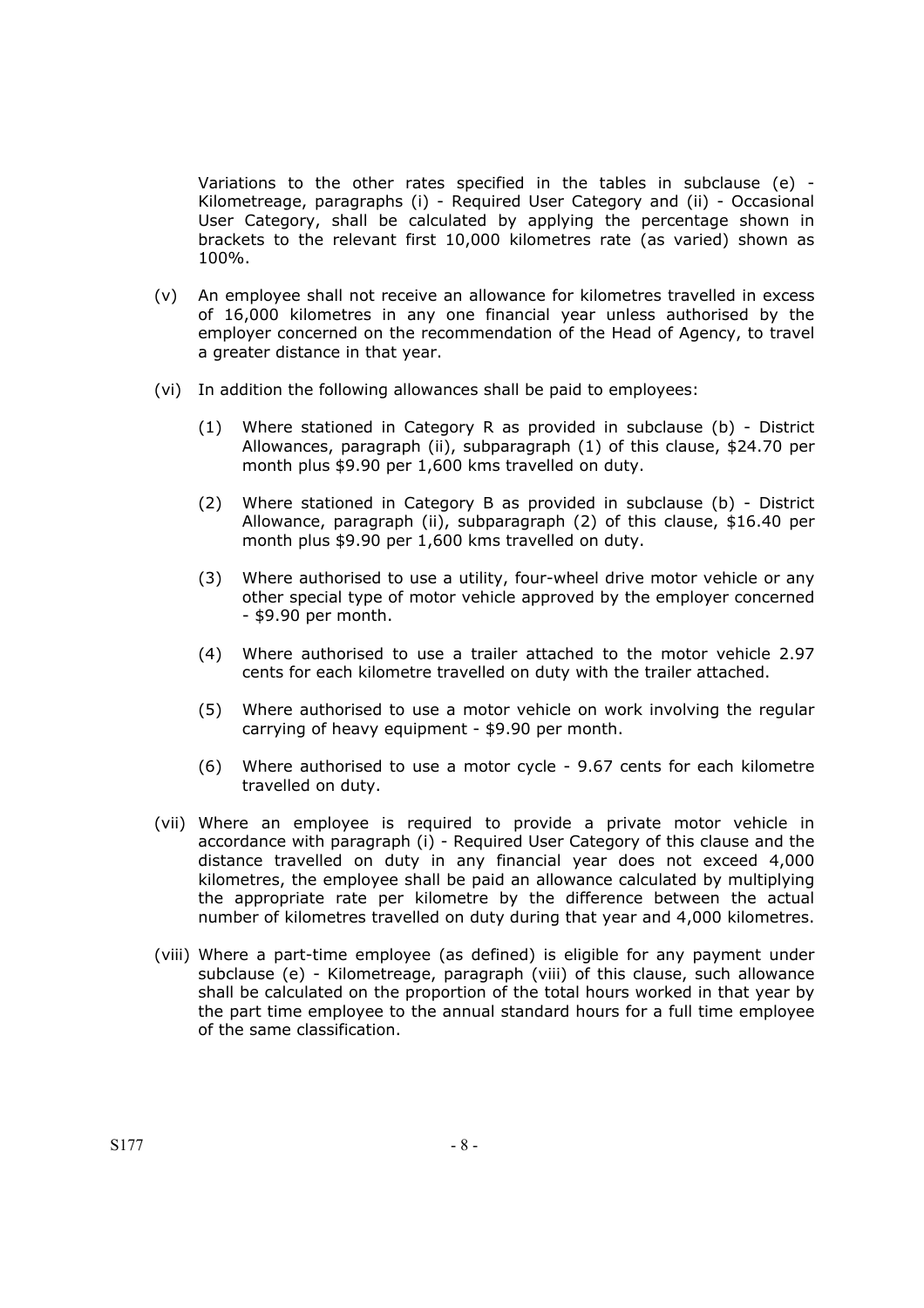- (ix) Unless otherwise directed by the employer, kilometreage on duty shall be the distance travelled from an employee's place of employment to his or her destination and return to his or her place of employment.
- (x) A kilometreage allowance in excess of or at variance with the rates set forth in paragraphs (i) - Required User Category and (ii) - Occasional User Category of this subclause may be paid if, on the determination of the employer concerned, special circumstances exist which justify such excess or variation.
- (f) Meal Allowance
	- (i) Where an employee is required to commence duty at their headquarters not less than one and a half hours before, or to remain on duty for not less than one and a half hours after, the normal hours of duty, and that requirement necessitates the employee obtaining a meal away from home, that employee shall, subject to this paragraph, be paid a meal allowance at the following rate:

| Meal                    | Rate of Allowance |
|-------------------------|-------------------|
|                         |                   |
| <b>Breakfast</b>        | 7.25              |
| Lunch (or midday meal)  | 8.00              |
| Dinner (or evening meal | 14.10             |

**PROVIDED** that where an employee who is required to work overtime (as defined) on a Saturday, Sunday or holiday with pay, has been given prior notice the previous day or earlier, the employee shall not be entitled to the meal allowance BUT where such prior notice has not been given the employee shall attract such payment.

- (ii) Where the duties of an employee require the employee to travel from that employee's headquarters and the employee is more than 60 kilometres at the normal meal break, that employee shall, subject to this paragraph, be paid:
	- (1) in the case of a meal purchased by the employee at any hotel, boarding house, or public eating house, a meal allowance at the following rate:

| Meal                    | Rate of Allowance |
|-------------------------|-------------------|
| <b>Breakfast</b>        | 7.25              |
| Lunch (or midday meal)  | 8.00              |
| Dinner (or evening meal | 14.10             |

(2) in the case of a meal provided by the employee, a meal allowance of \$2.40 for each meal so provided.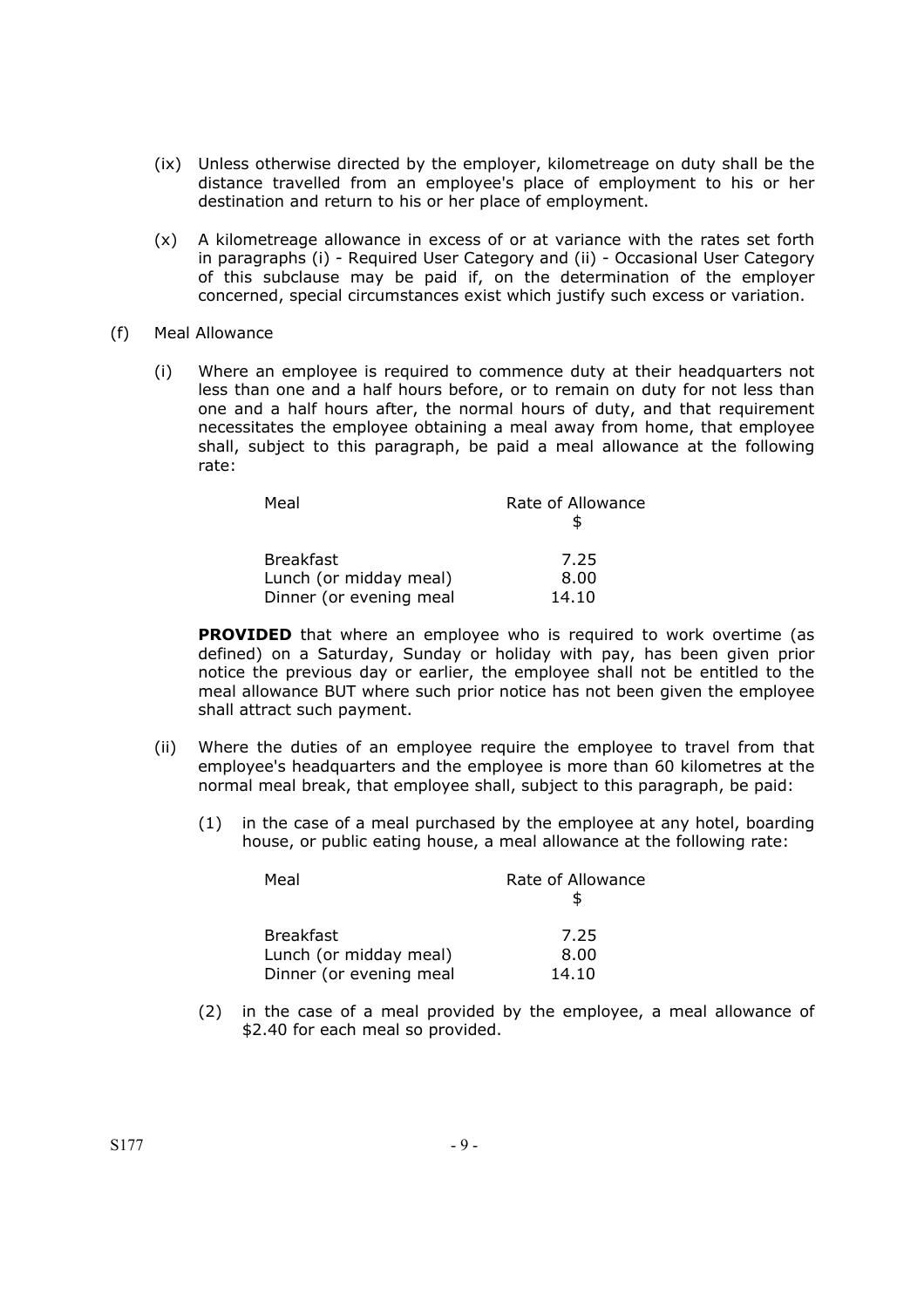(g) Training Courses and Conferences Allowance

An employee who is required or is authorised to attend either a training course, conference or other similar function where full accommodation (including meals) is provided at no extra cost to such employee , he/she shall be paid an allowance for incidental expenses for each day of such attendance at the rate of:

|     |                    | Rate per Day |
|-----|--------------------|--------------|
| (i) | Within this State  | 8.00         |
| (i) | Outside this State | 18.05        |

#### (h) Travelling Allowance

(i) Employees travelling on duty who are required to remain away from their normal place of residence overnight shall be paid an allowance calculated in accordance with the following components:

| Component                                                                                      | Within<br>Tasmania<br>\$ | Outside<br>Tasmania<br>\$ | Sydney<br>\$ |
|------------------------------------------------------------------------------------------------|--------------------------|---------------------------|--------------|
| Overnight Absence from Normal<br>Place of Residence                                            | 71.60                    | 100.15                    | 116.90       |
| Breakfast (preceding or following<br>an overnight absence) applicable<br>hours 7.00am - 8.30am | 11.65                    | 11.65                     | 11.65        |
| Lunch (preceding or following an<br>overnight absence) applicable<br>hours 12.30pm - 2.00pm    | 10.40                    | 10.40                     | 10.40        |
| Dinner (preceding or following an<br>overnight absence) applicable<br>hours 6.00pm - 7.30pm    | 22.15                    | 22.15                     | 22.15        |

**PROVIDED** that if the employee so wishes, that employee shall be allowed advance payment of the estimated allowance payable for the period of travel in question.

(ii) In addition to the allowance available in accordance with paragraph (i) of this subclause and provided the employer is satisfied that the employee did incur the expense claimed, an employee shall be entitled to reimbursement of reasonable expense incurred, as a result of his or her absence from the normal place of residence, for the following purposes:-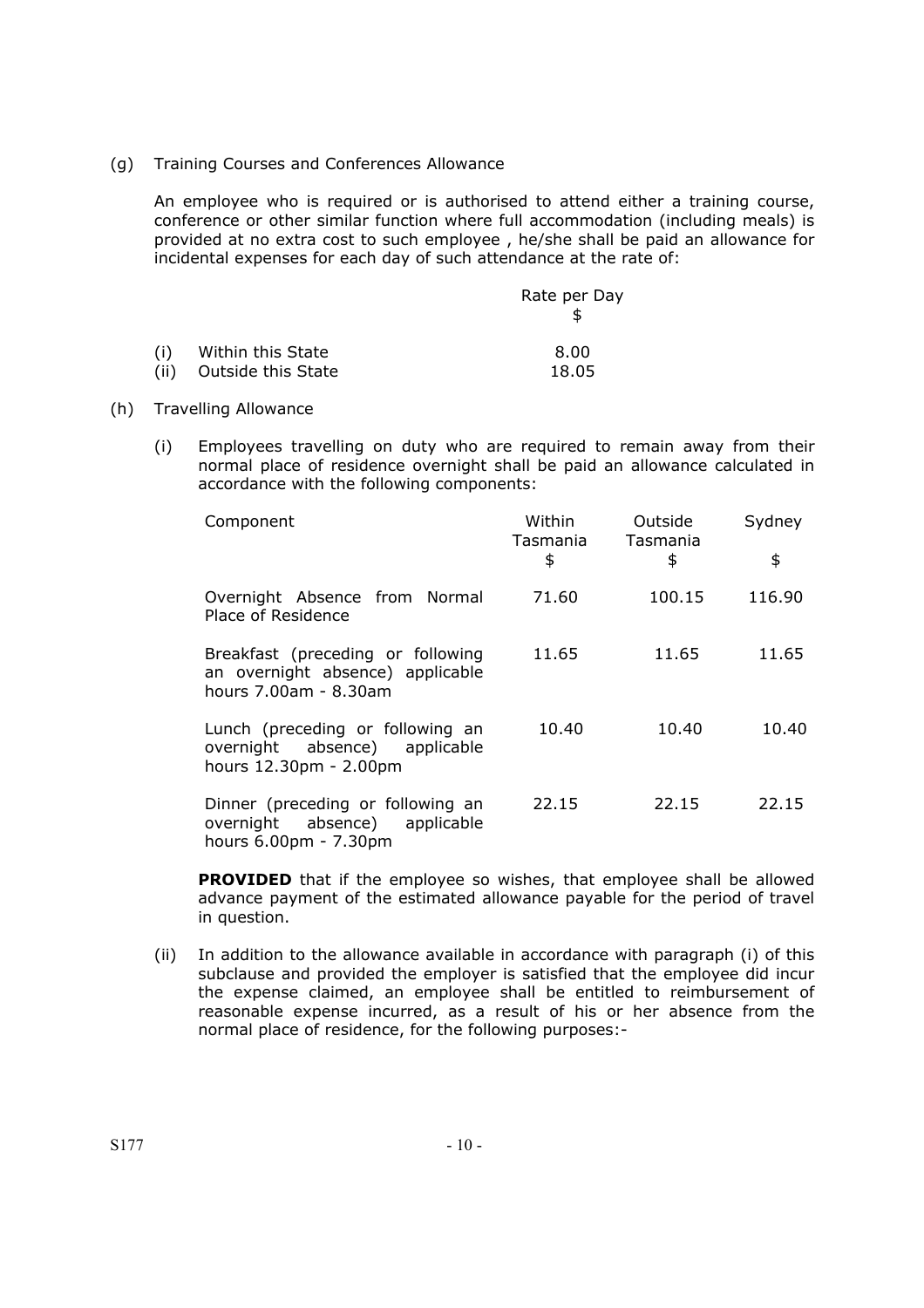- (1) a telephone call to the employee's spouse or children each 24 hours;
- (2) dry cleaning or laundry required as the result of an extended absence.
- (iii) Notwithstanding paragraph (i) of this subclause where the employer is satisfied that no reasonable alternative accommodation is available, the employee may be reimbursed for actual expenses incurred.
- (iv) Where an employee travels with a Minister or in a representative capacity for the State, or on special duties as determined by the employer, and thereby incurs additional expense, the employee may be paid such travelling allowance as may be determined by the employer.
- (v) Where public transport is not conveniently available and employees in the performance of their duties find it necessary to hire other forms of transport, they shall, subject to the approval of the employer, be reimbursed the actual costs incurred in the hiring of such transport.
- (vi) Where employees in the performance of their duties are required to be stationed temporarily at any place other than their usual headquarters for a period exceeding three weeks, and are absent from their normal place of residence, and have to procure board and lodging whilst so stationed, they shall be paid a travelling allowance at the following rates:
	- (1) for the first three weeks in accordance with the rates set forth in paragraph (i) of this subclause; and
	- (2) thereafter, at such rate as the employer concerned may determine.
- (vii) Where the employer certifies that the duties of an employee involve systematic travelling, the employer shall determine the rate to be paid to such employee within the limits of the rates set forth in paragraph (i) of this subclause.
- (viii) Where an employee in the performance of their duties is required to travel:
	- (1) Within Australia (including Papua New Guinea and New Zealand by ship, aircraft, railway train, or other means of conveyance, where the employee is provided meals and sleeping quarters, that employee, while so travelling, shall be paid a travelling allowance at the rate of:

|                    | Rate per day |
|--------------------|--------------|
| Within this State  | 11.15        |
| Outside this State | 15.65        |